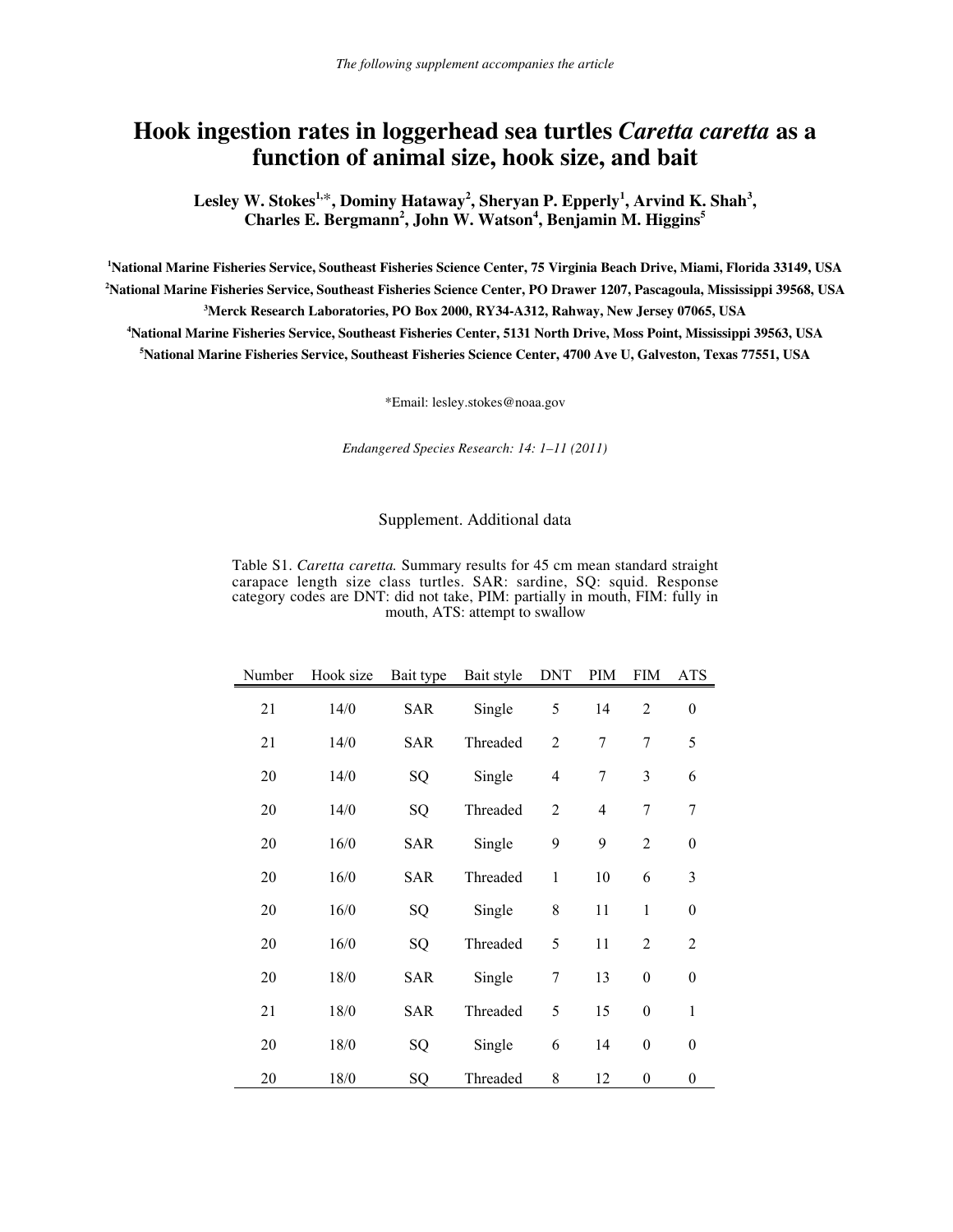| Hook size | Bait type  | Bait style | <b>DNT</b>       | PIM            | <b>FIM</b>       | <b>ATS</b>       |
|-----------|------------|------------|------------------|----------------|------------------|------------------|
| 14/0      | <b>SAR</b> | Single     | $\overline{c}$   | $\overline{7}$ | 3                | 8                |
| 14/0      | <b>SAR</b> | Threaded   | $\,1$            | $\overline{2}$ | 3                | 14               |
| 14/0      | SQ         | Single     | $\mathfrak{Z}$   | $\mathbf{1}$   | $\mathbf{1}$     | 15               |
| 14/0      | SQ         | Threaded   | $\boldsymbol{0}$ | $\,1$          | $\boldsymbol{0}$ | 19               |
| 16/0      | <b>SAR</b> | Single     | $\boldsymbol{7}$ | 5              | 6                | $\sqrt{2}$       |
| 16/0      | <b>SAR</b> | Threaded   | $\mathbf{1}$     | 6              | $\overline{4}$   | 9                |
| 16/0      | SQ         | Single     | $\mathbf{1}$     | 6              | $\mathbf 1$      | 12               |
| 16/0      | SQ         | Threaded   | $\mathbf{1}$     | 5              | $\mathbf{1}$     | 13               |
| 18/0      | <b>SAR</b> | Single     | 6                | 13             | $\boldsymbol{0}$ | $\mathbf{1}$     |
| 18/0      | <b>SAR</b> | Threaded   | $\mathbf{1}$     | 14             | $\overline{2}$   | $\mathfrak{Z}$   |
| 18/0      | SQ         | Single     | $\boldsymbol{0}$ | 15             | $\mathbf{1}$     | 4                |
| 18/0      | SQ         | Threaded   | $\mathbf{1}$     | 5              | 3                | 11               |
| 20/0      | <b>SAR</b> | Single     | 4                | 16             | $\boldsymbol{0}$ | $\boldsymbol{0}$ |
| 20/0      | <b>SAR</b> | Threaded   | $\boldsymbol{0}$ | 20             | $\boldsymbol{0}$ | $\mathbf{0}$     |
| 20/0      | SQ         | Single     | $\mathbf{1}$     | 18             | $\boldsymbol{0}$ | 1                |
| 20/0      | SQ         | Threaded   | $\boldsymbol{0}$ | 17             | $\boldsymbol{2}$ | $\mathbf{1}$     |

Table S2. *Caretta caretta.* As in Table S1, but for 55 cm mean standard straight carapace length size class turtles.  $N = 20$  turtles for all trials

Table A3. *Caretta caretta.* As in Table S1, but for 65 cm mean standard straight carapace length size class turtles

| Number | Hook size |                                              | Bait type Bait style DNT |                  | PIM            | <b>FIM</b>       | <b>ATS</b> |
|--------|-----------|----------------------------------------------|--------------------------|------------------|----------------|------------------|------------|
| 20     | 14/0      | <b>SAR</b>                                   | Single                   | 1                | 5              | $\boldsymbol{0}$ | 14         |
| 20     | 14/0      | Threaded<br>$\theta$<br>5<br>3<br><b>SAR</b> |                          |                  | 12             |                  |            |
| 20     | 14/0      | SQ                                           | Single                   | $\boldsymbol{0}$ | 1              | $\boldsymbol{0}$ | 19         |
| 20     | 14/0      | SQ                                           | Threaded                 | 1                | 5              | $\boldsymbol{0}$ | 14         |
| 19     | 16/0      | <b>SAR</b>                                   | Single                   | 2                | 13             | $\boldsymbol{0}$ | 4          |
| 20     | 16/0      | <b>SAR</b>                                   | Threaded                 | $\theta$         | 7              | $\boldsymbol{0}$ | 13         |
| 20     | 16/0      | SQ                                           | Single                   | $\overline{4}$   | $\overline{4}$ | 1                | 11         |
| 20     | 16/0      | SQ                                           | Threaded                 | $\theta$         | 1              | $\boldsymbol{0}$ | 19         |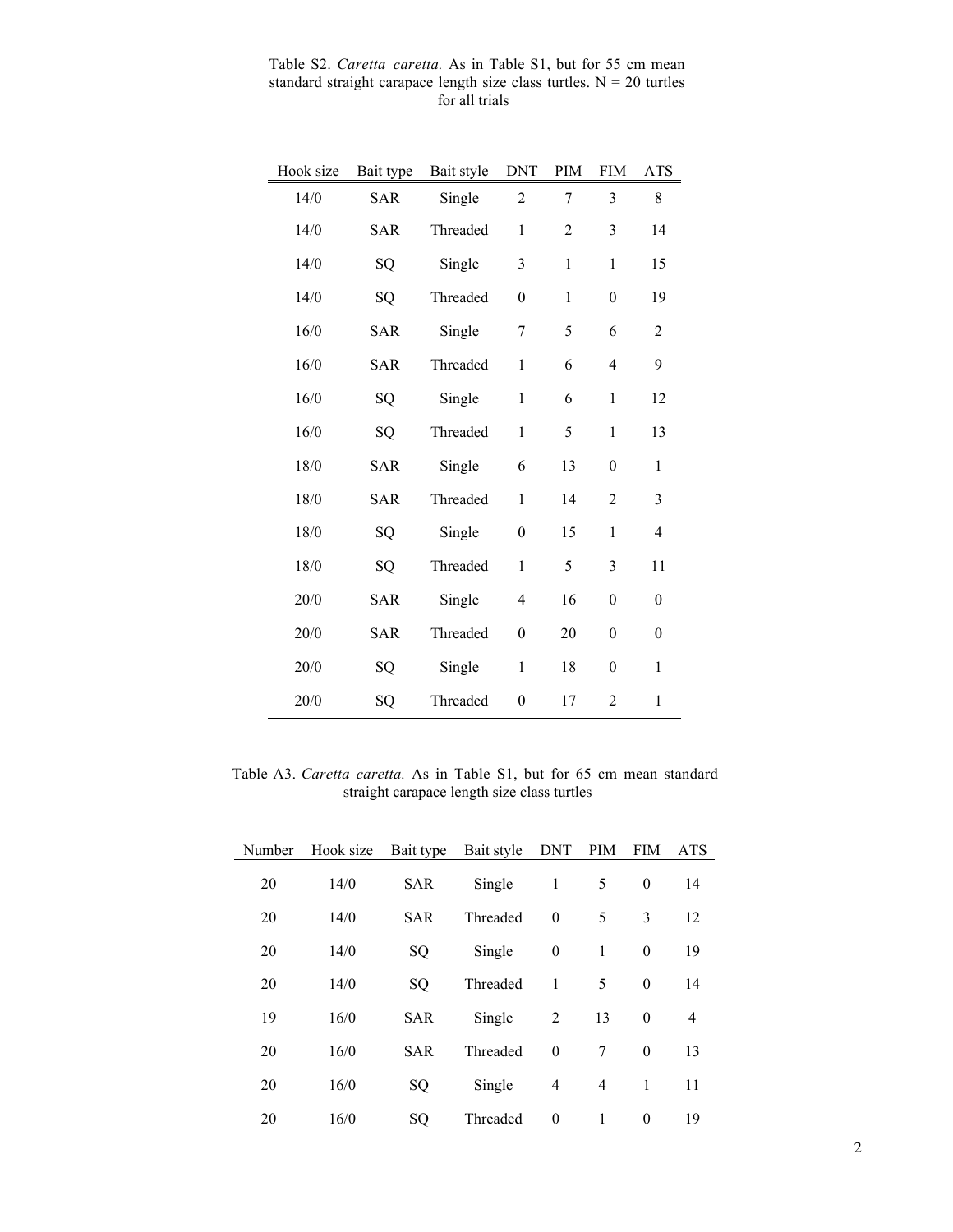| 20 | 18/0 | <b>SAR</b> | Single   | 3            | 17 | $\theta$ | $\theta$         |
|----|------|------------|----------|--------------|----|----------|------------------|
| 20 | 18/0 | <b>SAR</b> | Threaded | 1            | 12 | 1        | 6                |
| 20 | 18/0 | SQ         | Single   | $\mathbf{0}$ | 8  | 3        | 9                |
| 20 | 18/0 | SQ         | Threaded | 1            | 10 | 1        | 8                |
| 20 | 20/0 | <b>SAR</b> | Single   | 5            | 15 | $\theta$ | $\boldsymbol{0}$ |
| 20 | 20/0 | <b>SAR</b> | Threaded | 1            | 19 | $\theta$ | $\theta$         |
| 20 | 20/0 | SQ         | Single   | $\mathbf{0}$ | 17 | $\theta$ | 3                |
| 20 | 20/0 | SQ         | Threaded | $\theta$     | 18 | $\theta$ | 2                |

Table S4. *Caretta caretta.* Predicted probability for each response category for 45 cm mean standard straight carapace length (SCL<sub>std</sub>) size class turtles from the multinomial logistic regression model (n = 882) with terms of turtle size (SCL<sub>std</sub>), hook size, bait type (SAR: sardine, or SQ: squid) and baiting style (single or threaded). Response categories are DNT: did not take, PIM: partially in mouth, FIM: fully in mouth, ATS: attempt to swallow

| Number | Hook size | Bait type  | Bait style | <b>DNT</b> | <b>PIM</b> | <b>FIM</b> | <b>ATS</b> |
|--------|-----------|------------|------------|------------|------------|------------|------------|
| 21     | 14/0      | <b>SAR</b> | Single     | 0.31529    | 0.48879    | 0.13784    | 0.05808    |
| 21     | 14/0      | <b>SAR</b> | Threaded   | 0.12653    | 0.44575    | 0.29081    | 0.13691    |
| 20     | 14/0      | SQ         | Single     | 0.24202    | 0.42177    | 0.13266    | 0.20355    |
| 20     | 14/0      | SQ         | Threaded   | 0.07824    | 0.30982    | 0.22545    | 0.38649    |
| 20     | 16/0      | <b>SAR</b> | Single     | 0.44244    | 0.47177    | 0.06908    | 0.01671    |
| 20     | 16/0      | <b>SAR</b> | Threaded   | 0.22393    | 0.54257    | 0.18381    | 0.04969    |
| 20     | 16/0      | SQ         | Single     | 0.38958    | 0.46695    | 0.07627    | 0.06719    |
| 20     | 16/0      | SQ         | Threaded   | 0.17344    | 0.47237    | 0.17849    | 0.17570    |
| 20     | 18/0      | <b>SAR</b> | Single     | 0.37116    | 0.60146    | 0.02276    | 0.00463    |
| 21     | 18/0      | <b>SAR</b> | Threaded   | 0.19693    | 0.72517    | 0.06347    | 0.01442    |
| 20     | 18/0      | SQ         | Single     | 0.33837    | 0.61636    | 0.02601    | 0.01926    |
| 20     | 18/0      | SQ         | Threaded   | 0.17013    | 0.70422    | 0.06875    | 0.05689    |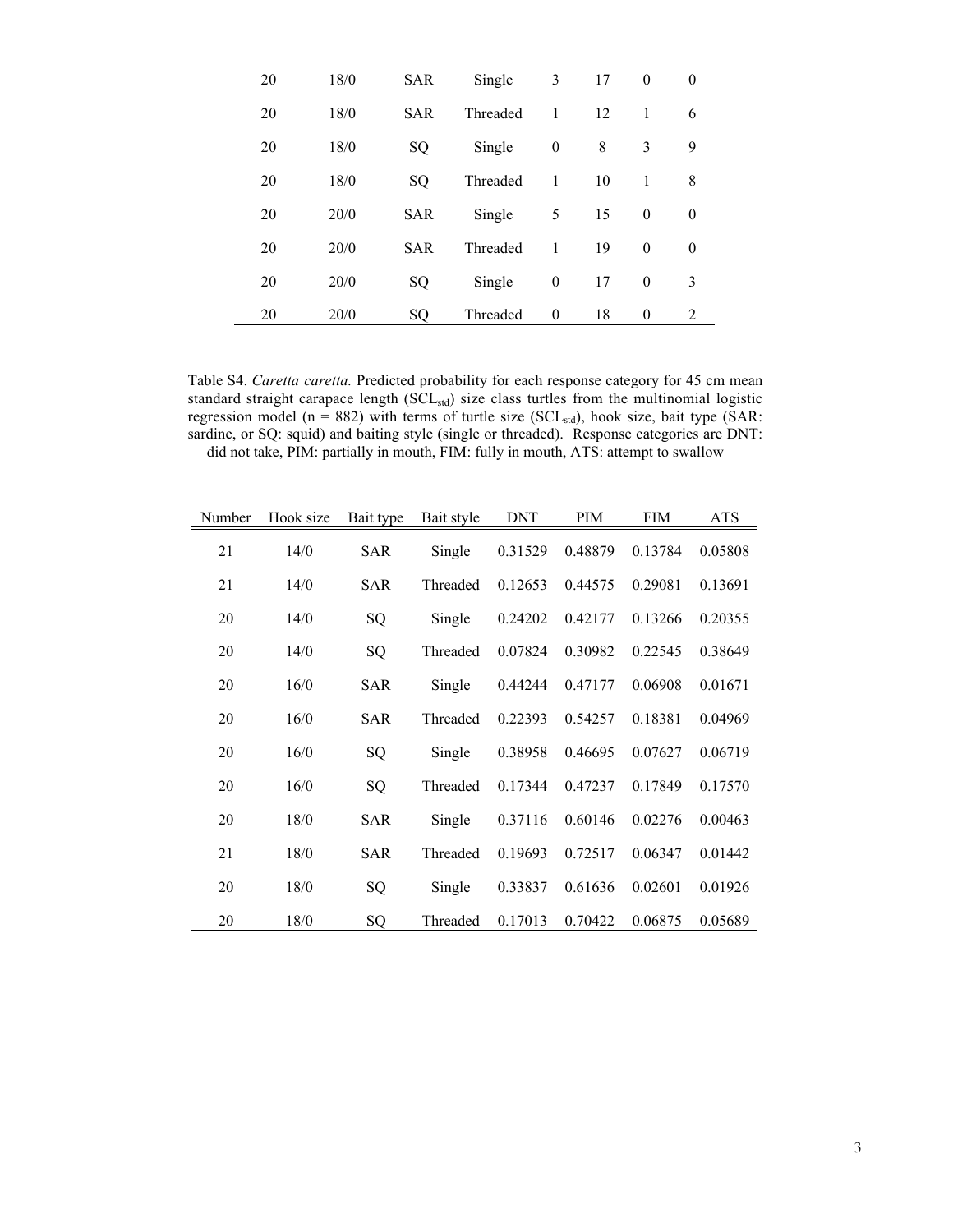| Hook<br>size | Bait type  | Bait style | <b>DNT</b> | PIM     | <b>FIM</b> | <b>ATS</b> |
|--------------|------------|------------|------------|---------|------------|------------|
| 14/0         | SAR        | Single     | 0.09763    | 0.29172 | 0.15342    | 0.45723    |
| 14/0         | <b>SAR</b> | Threaded   | 0.02296    | 0.15588 | 0.18966    | 0.63150    |
| 14/0         | SQ         | Single     | 0.03609    | 0.12121 | 0.07110    | 0.77160    |
| 14/0         | SQ         | Threaded   | 0.00692    | 0.05279 | 0.07164    | 0.86865    |
| 16/0         | <b>SAR</b> | Single     | 0.21850    | 0.44903 | 0.12263    | 0.20984    |
| 16/0         | SAR        | Threaded   | 0.07012    | 0.32746 | 0.20688    | 0.39554    |
| 16/0         | SQ         | Single     | 0.11907    | 0.27506 | 0.08378    | 0.52208    |
| 16/0         | SQ         | Threaded   | 0.02801    | 0.14703 | 0.10361    | 0.72134    |
| 18/0         | <b>SAR</b> | Single     | 0.21457    | 0.67013 | 0.04728    | 0.06802    |
| 18/0         | <b>SAR</b> | Threaded   | 0.08995    | 0.63837 | 0.10420    | 0.16748    |
| 18/0         | SQ         | Single     | 0.16040    | 0.56313 | 0.04432    | 0.23215    |
| 18/0         | SQ         | Threaded   | 0.05282    | 0.42141 | 0.07673    | 0.44904    |
| 20/0         | <b>SAR</b> | Single     | 0.12250    | 0.85820 | 0.01063    | 0.00867    |
| 20/0         | <b>SAR</b> | Threaded   | 0.05621    | 0.89479 | 0.02565    | 0.02335    |
| 20/0         | SQ         | Single     | 0.10745    | 0.84616 | 0.01169    | 0.03470    |
| 20/0         | SQ         | Threaded   | 0.04681    | 0.83762 | 0.02678    | 0.08880    |

Table S5. *Caretta caretta.* As in Table S4, but for 55 cm mean standard straight carapace length size class turtles.  $N = 20$  turtles for all trials

Table S6. *Caretta caretta.* As in Table S4, but for 65 cm mean standard straight carapace length size class turtles

| Number | Hook size | Bait type  | Bait style | <b>DNT</b> | <b>PIM</b> | <b>FIM</b> | <b>ATS</b> |
|--------|-----------|------------|------------|------------|------------|------------|------------|
| 20     | 14/0      | <b>SAR</b> | Single     | 0.06366    | 0.30394    | 0.05234    | 0.58006    |
| 20     | 14/0      | <b>SAR</b> | Threaded   | 0.01435    | 0.15568    | 0.06202    | 0.76795    |
| 20     | 14/0      | SQ         | Single     | 0.02041    | 0.10953    | 0.02104    | 0.84902    |
| 20     | 14/0      | SQ         | Threaded   | 0.00380    | 0.04638    | 0.02061    | 0.92921    |
| 19     | 16/0      | <b>SAR</b> | Single     | 0.15514    | 0.50942    | 0.04555    | 0.28989    |
| 20     | 16/0      | <b>SAR</b> | Threaded   | 0.04767    | 0.35565    | 0.07357    | 0.52311    |
| 20     | 16/0      | SQ         | Single     | 0.07358    | 0.27160    | 0.02709    | 0.62773    |
| 20     | 16/0      | SQ         | Threaded   | 0.01628    | 0.13654    | 0.03150    | 0.81567    |